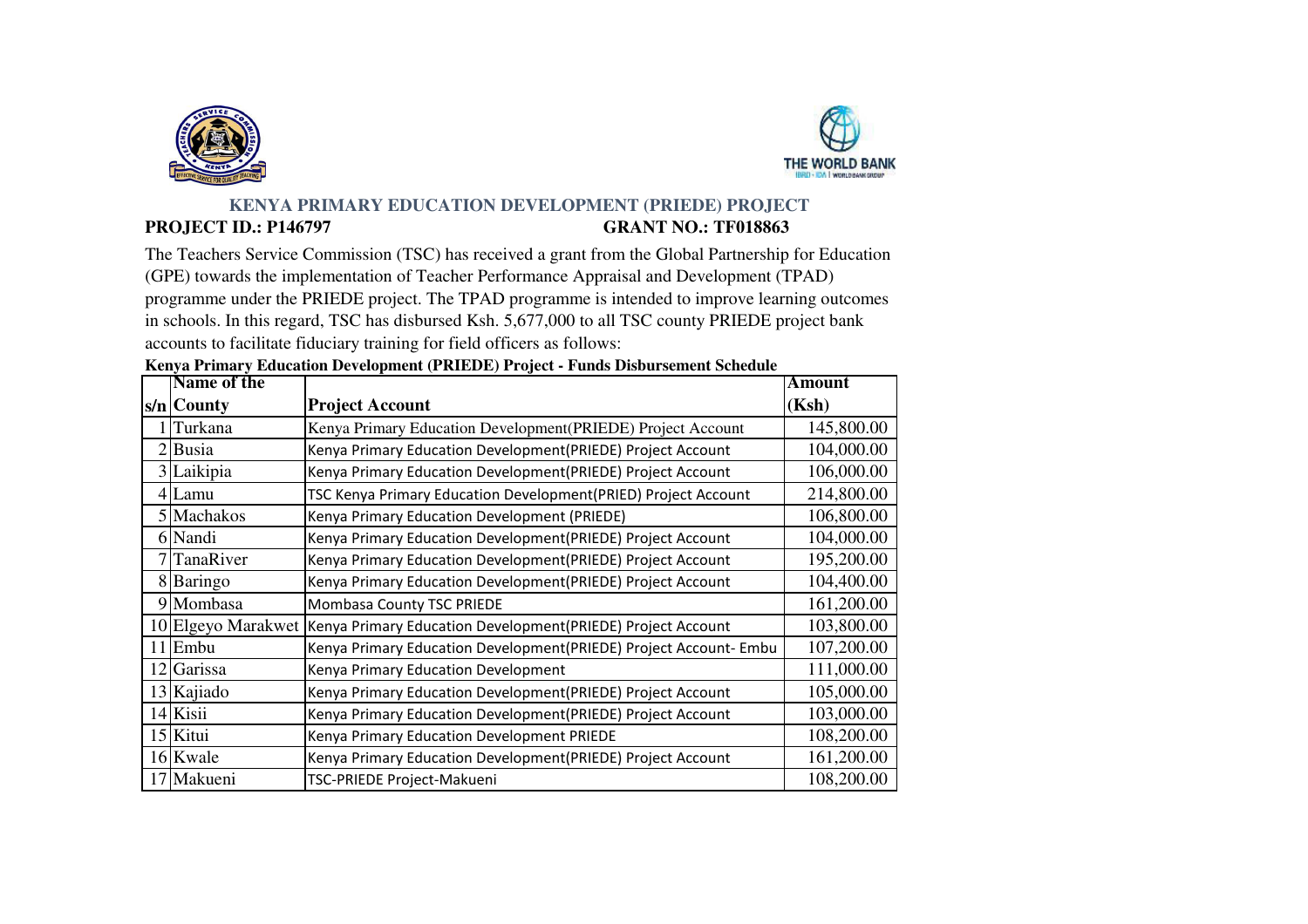|    | 18 Meru          | Kenya Primary Education Development(PRIEDE)- MERU                    | 109,200.00   |
|----|------------------|----------------------------------------------------------------------|--------------|
|    | 19 Muranga       | Kenya Primary Education Development(PRIEDE) Project Account          | 108,400.00   |
|    | 20 Nairobi       | TSC PRIEDE Project Nairobi Region                                    | 105,200.00   |
| 21 | Nakuru           | Kenya Primary Education Development(PRIEDE) Project Account          | 105,200.00   |
|    | 22 Samburu       | Kenya Primary Education Development(PRIEDE) Project Account          | 114,400.00   |
|    | 34 Siaya         | Kenya Primary Education Development Project                          | 102,600.00   |
|    | 24 Bungoma       | Kenya Primary Education Development Project                          | 103,400.00   |
|    | 25 Nyamira       | Kenya PRIEDE Project AC-TSC Nyamira                                  | 103,200.00   |
|    | 26 Kiambu        | Kenya Primary Education Development(PRIEDE) Project Account          | 107,400.00   |
| 27 | Kirinyaga        | Kenya Primary Education Development(PRIEDE) Project Kirinyaga County | 108,400.00   |
|    | 28 Bomet         | Kenya Primary Education Development Project Account                  | 103,200.00   |
|    | 29 Uasin Gishu   | Kenya Primary Education Development(PRIEDE) Project Account          | 103,800.00   |
|    | 30 Wajir         | TSC-Kenya Primary Education Development(PRIEDE) Project Account      | 198,400.00   |
|    | 31 Kilifi        | Kenya Primary Education Development Project Account                  | 162,400.00   |
|    | 32 Mandera       | Kenya Primary Education Development(PRIEDE) Project Account          | 206,000.00   |
|    | 33 Narok         | Kenya Primary Education Development(PRIEDE) Project Account          | 106,400.00   |
|    | 34 Nyeri         | Kenya Primary Education Development(PRIEDE) Project Account          | 108,000.00   |
|    | 35 Migori        | Kenya Primary Education Development(PRIEDE) Account                  | 102,800.00   |
|    | 36 West Pokot    | PRIEDE Project West Pokot County                                     | 111,000.00   |
|    | 37 Marsabit      | Kenya Primary Education (PRIEDE) Marsabit                            | 198,400.00   |
|    | 38 Vihiga        | <b>TSC Vihiga PRIEDE</b>                                             | 103,200.00   |
|    | 39 Transnzoia    | Trans Nzoia County TSC PRIEDE Project Account                        | 110,200.00   |
|    | 40 Tharaka Nithi | PRIEDE-Tharaka Nithi TSC                                             | 109,200.00   |
|    | 41 Taita Taveta  | <b>TSC PRIEDE Project Account</b>                                    | 111,200.00   |
|    | 42 Kericho       | Kenya Primary Education Development(PRIEDE) Project Account          | 102,800.00   |
|    | 43 Isiolo        | Kenya Primary Education Development(PRIEDE) Project Account          | 111,200.00   |
|    | 44 Kisumu        | The TSC PRIEDE-Kisumu                                                | 101,800.00   |
|    | 45 Kakamega      | Kenya Primary Education Development(PRIEDE) Project Account          | 103,200.00   |
|    | 46 Nyandarua     | Kenya Primary Education Development(PRIEDE) Project Account          | 104,000.00   |
|    | 47 Homabay       | Kenya Primary Education Development(PRIEDE) Homabay                  | 102,600.00   |
|    |                  | <b>TOTAL</b>                                                         | 5,677,000.00 |